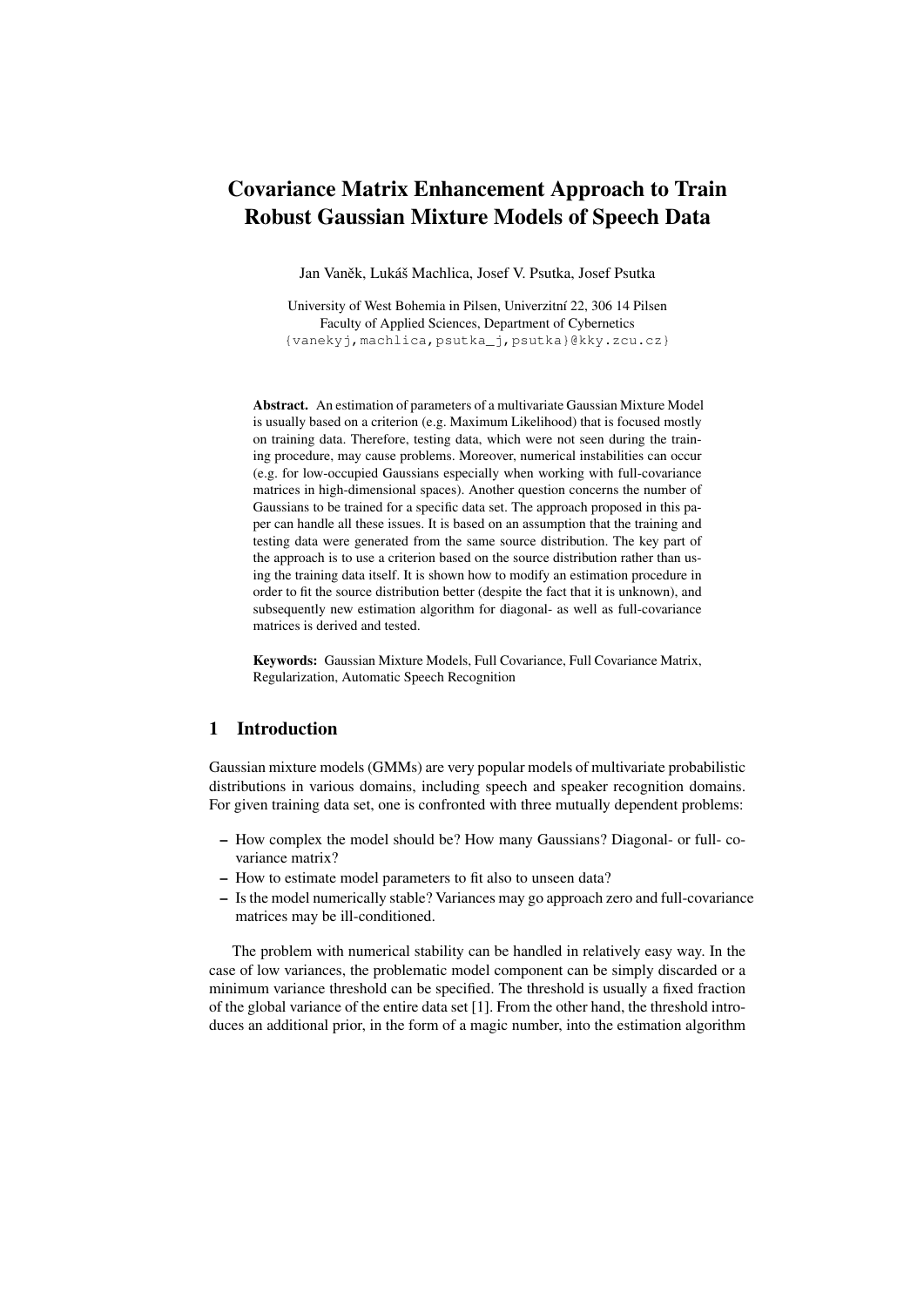and it may be dubious. In the case of full-covariance matrices, smoothing or shrinkage methods can be used [2], [3]. They are based on the lowering of the off-diagonal values of the covariance matrix.

Choosing a proper model complexity is the main challenge [4–8]. It is the trade-off between an accurate training data fit and a generalization ability to unseen data. The trade-off can be handled easily if one knows both information. But, in our case, we have only the first half: the training data. The generalizations ability to unseen data can be only estimated.

The first class of solutions involves penalization of the training data fit by the model complexity. The most popular criteria are Bayesian information criterion (BIC) [9] and Akaike's information criterion (AIC) [10]. BIC and AIC penalize the mean of the loglikelihood of training data by the number of model parameters. BIC penalization depends moreover on a number of training data samples. These criteria may work nicely in most cases. However, they depend on the log-likelihood of the training data. It means that they depend also on a way how the minimum variance is handled. In the case of outliers, the variance will go to zero and the log-likelihood will go to infinity. An extreme example is the mixture model of Dirac functions placed on locations of training data samples. This model is completely incorrect, but it gives the best BIC and AIC. Additional weak point in BIC is the number of samples. The samples are assumed mutually independent, but it is not true in most of real cases (e.g. speech data). This may be solved by a tunable gain of the penalization part in the BIC, but it brings an additional magic constant into the training set-up.

In the second class of solutions an unseen-data performance is estimated via crossvalidation technique. In the simplest case, the available data are split into two parts training and development. The training part is used to train the model parameters and the development part is used to evaluate the model performance. In a more complex case - the true cross-validation - data are split into more parts and an one-leave-out approach with all combinations is used. The cross-validation works well on real data, but it has also disadvantages. The first one is much higher computational requirements, which grow with the number of data splits. The second disadvantage resides in fact that the result varies with the number of splits and data distribution between these parts.

The approach proposed in this paper is based on an assumption that the training data and the testing data are generated from the same source distribution. When this is not true, one should use an appropriate normalization and/or adaptation technique to compensate for the difference as much as possible. The key part of the approach is to use a criterion based on the source distribution rather than the training data itself. Naturally, the source distribution is unknown. But, we are able to modify the estimation procedure in order to fit the distribution better despite the fact that it is unknown. Based on a criterion, we have derived how the covariance matrices need to be enhanced, and we have proposed a new estimation algorithm for diagonal as well as full covariance matrices. Also, a very useful feature of the algorithm is the ability to leave out the redundant Gaussians. Therefore, the final GMM has an optimal number of components. Moreover, such enhanced full covariance matrices are well-conditioned. Thus, this feature prevents numerical stability issues. The proposed approach may be understood also as the extreme case of cross-validation, where each data sample forms a new part.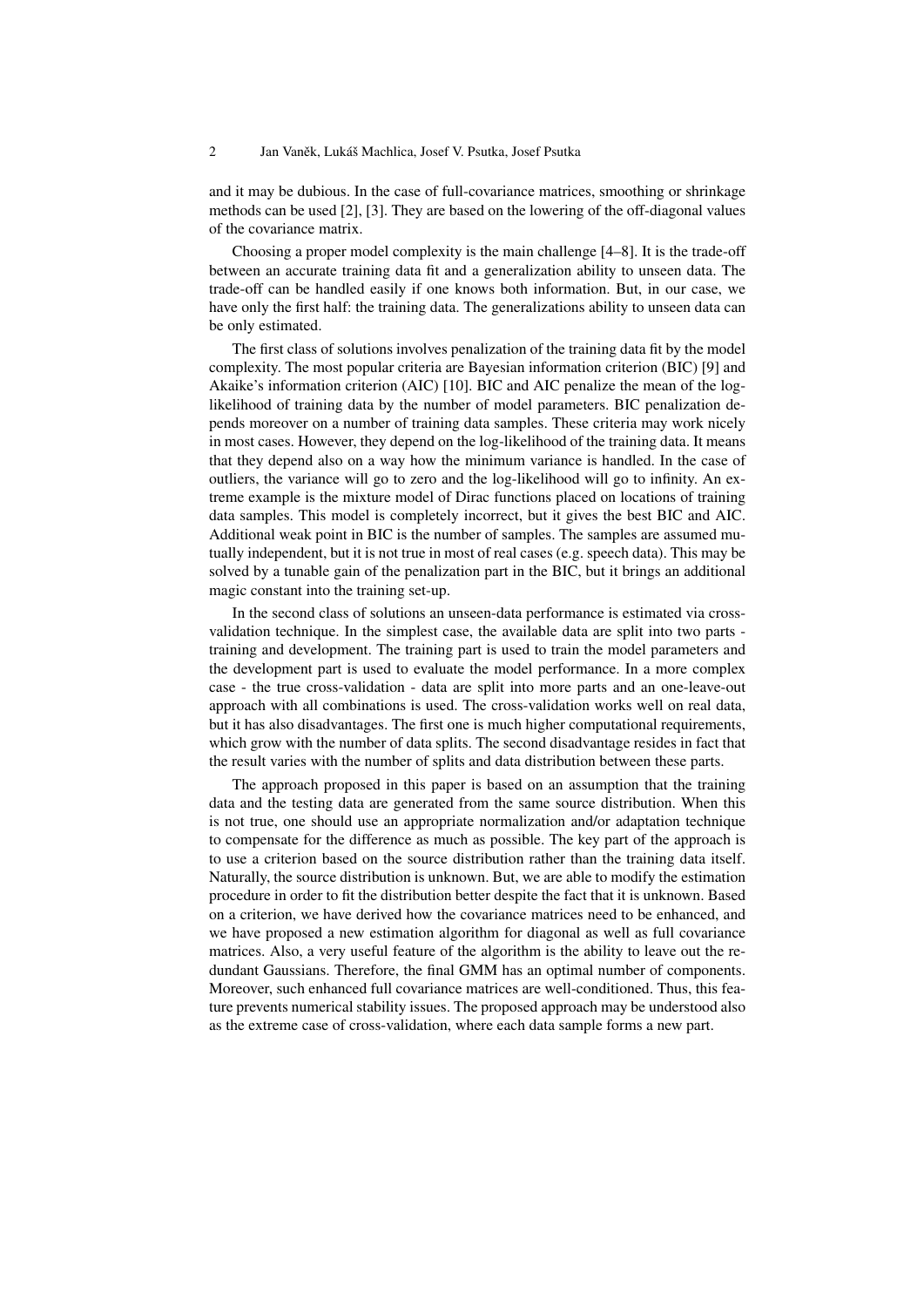

Fig. 1. *Fitted functions of the ratio between the optimal estimate of variance of the sourcedistribution and the optimal estimate of variance (Figure A) and covariance (Figure B) of training data for various numbers of training samples.*

## 2 Robust GMM Training

#### 2.1 Estimation of Single Gaussian Model

Assume we have i.i.d. random data set  $X = \{x_1, x_2, \ldots, x_n\}$  sampled from univariate normal distribution  $\mathcal{N}(\mu, \sigma^2)$  (the real-speech data case will be discussed later in the paper). The Maximum Likelihood (ML) estimates of sample mean  $\hat{\mu}$  and sample variance  $\hat{\sigma}^2$  are given by the well-known formulas:

$$
\hat{\mu} = \frac{1}{n} \sum_{i=1}^{n} x_i \tag{1}
$$

$$
\hat{\sigma}^2 = \frac{1}{n} \sum_{i=1}^n (x_i - \hat{\mu})^2
$$
 (2)

From Central Limit Theorem, it can be derived that the estimate of the sample mean  $\hat{\mu}$  has normal distribution  $\mathcal{N}(\mu, \frac{\sigma^2}{n})$  $\left(\frac{\sigma^2}{n}\right)$  and the estimate of the sample variance  $\hat{\sigma}^2$  has Chi-square distribution with variance equal to  $\frac{2\sigma^2}{n-1}$  $\frac{2\sigma^2}{n-1}$ . These estimates give the best value of the ML criterion for the training data set  $X$ . On the other hand, these estimates are not optimal, and they do not achieve the best value of the ML criterion for unseen data generated from the source distribution  $\mathcal{N}(\mu, \sigma^2)$ .

We performed a very large amount of Monte Carlo simulations for various lengths of data sets, and we have found out that the ML estimate of the optimal variance of the source distribution should have a higher value. The difference grows especially for data sets containing few samples. We fitted a function of the ratio between the optimal estimate of variance of the source-distribution and the optimal estimate of variance of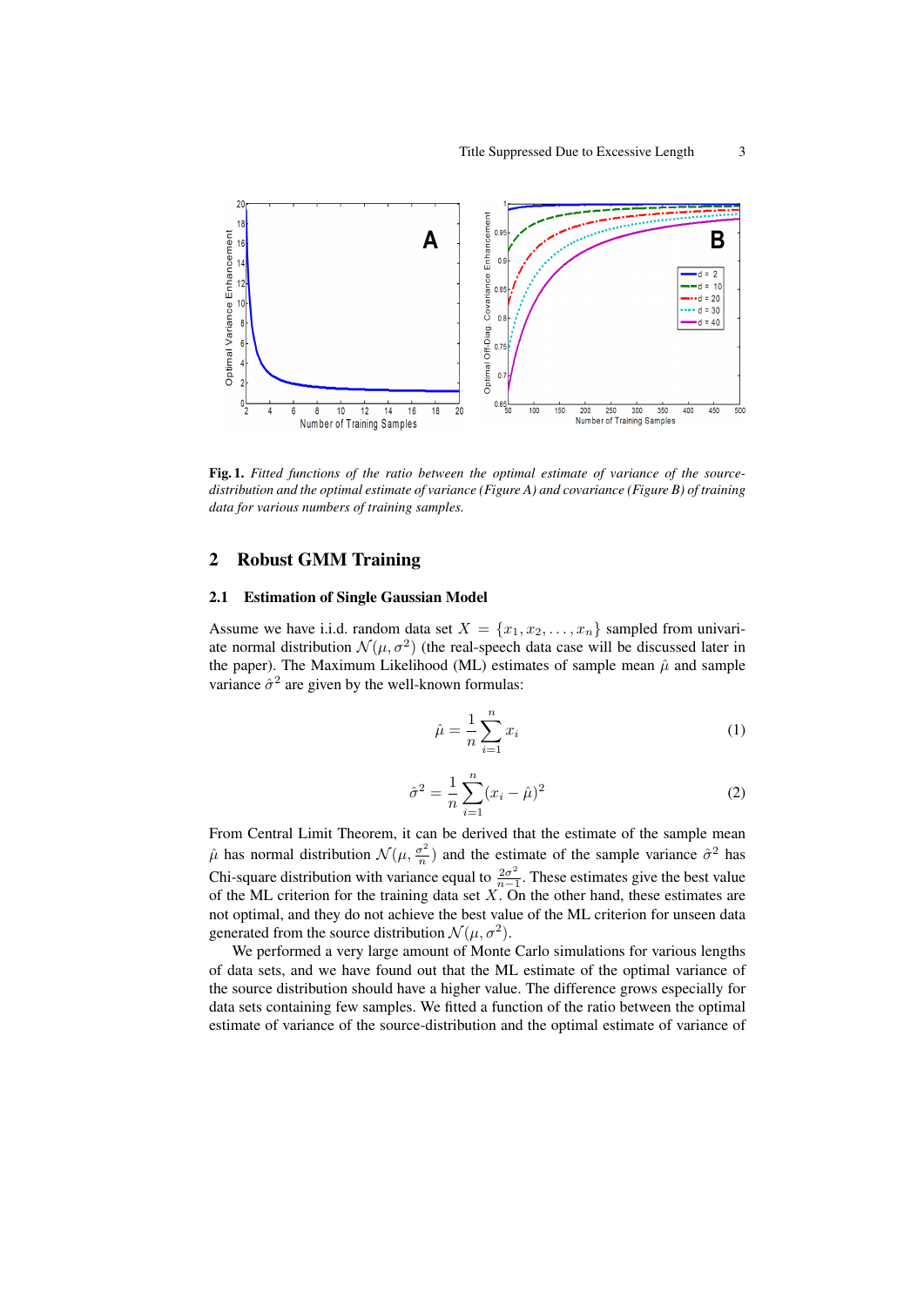training data. The function is given in dependence on the number of training samples and it is shown in Figure 1 A. The ratio function can be used to enhance the variance estimate  $\hat{\sigma}^2$  given by the equation (2). The enhanced variance estimate  $\tilde{\sigma}^2$  is calculated in following way:

$$
\tilde{\sigma}^2 = \hat{\sigma}^2 \left( 1 + \frac{1}{n - 1.25} \right)^{3.5}
$$
 (3)

In the multivariate case, assuming a diagonal covariance matrix, the same variance enhancement can be used for individual dimensions. The variance enhancement also handles numerical stability issues. The enhanced estimate cannot be close to zero even for outliers, because the enhanced variance grows fast when only a few samples are available.

In the case of multivariate data and full covariance model, the covariance matrix should be enhanced in the same way - by multiplication with the coefficient from equation (3). Moreover, the off-diagonal part of the matrix need to be corrected. We performed some additional Monte Carlo simulations to fit the optimal function for the off-diagonal part. The optimal correction coefficient was found in the interval  $\langle 0, 1 \rangle$ . It means that for small training sets some suppression of the off-diagonal elements is needed. This is similar to smoothing and shrinkage methods [2], [3]. The optimal value of the correction coefficient depends on the number of training samples  $n$  and on the number of dimensions  $d$ . The fitted functions are shown in Figure 1 B. The enhanced estimate of the off-diagonal element  $\hat{s}_{ij}$  of the covariance matrix, which was enhanced by equation (3) already, is

$$
\tilde{s}_{ij} = \hat{s}_{ij} \left[ 1 - \left( \frac{d}{d - 1 + n} \right)^{1.4} \right]. \tag{4}
$$

Covariance matrix enhanced this way is also well-conditioned. The Monte Carlo simulation and the fit was done for dimensions in range from 2 to 50. Therefore, the fit may be inaccurate in cases with significantly higher dimensions.

#### 2.2 Real Speech Data

Real speech data (e.g. MFCC or PLP vectors augmented by delta and acceleration coefficients) are not i.i.d.. Subsequent feature-vectors are mutually dependent. This is the consequence of the speech processing itself. There is an overlap of the FFT window and the delta and acceleration coefficients are computed from neighbouring feature-vectors. Also, the speech production is continuous, i.e. time dependent. It means that  $n$  used in formulas (3) and (4) cannot be directly the number of feature-vectors.

An number of independent feature-vectors  $\tilde{n}$  needs to be estimated too from the given data set of  $n$  real feature-vectors. For such an estimation we used a normalized mean of absolute differences of consecutive feature-vectors:

$$
\tilde{\delta} = \frac{1}{d} \sum_{j=1}^{d} \frac{1}{n \hat{\sigma}_j} \sum_{i=2}^{n} |x_{ij} - x_{i-1,j}|.
$$
 (5)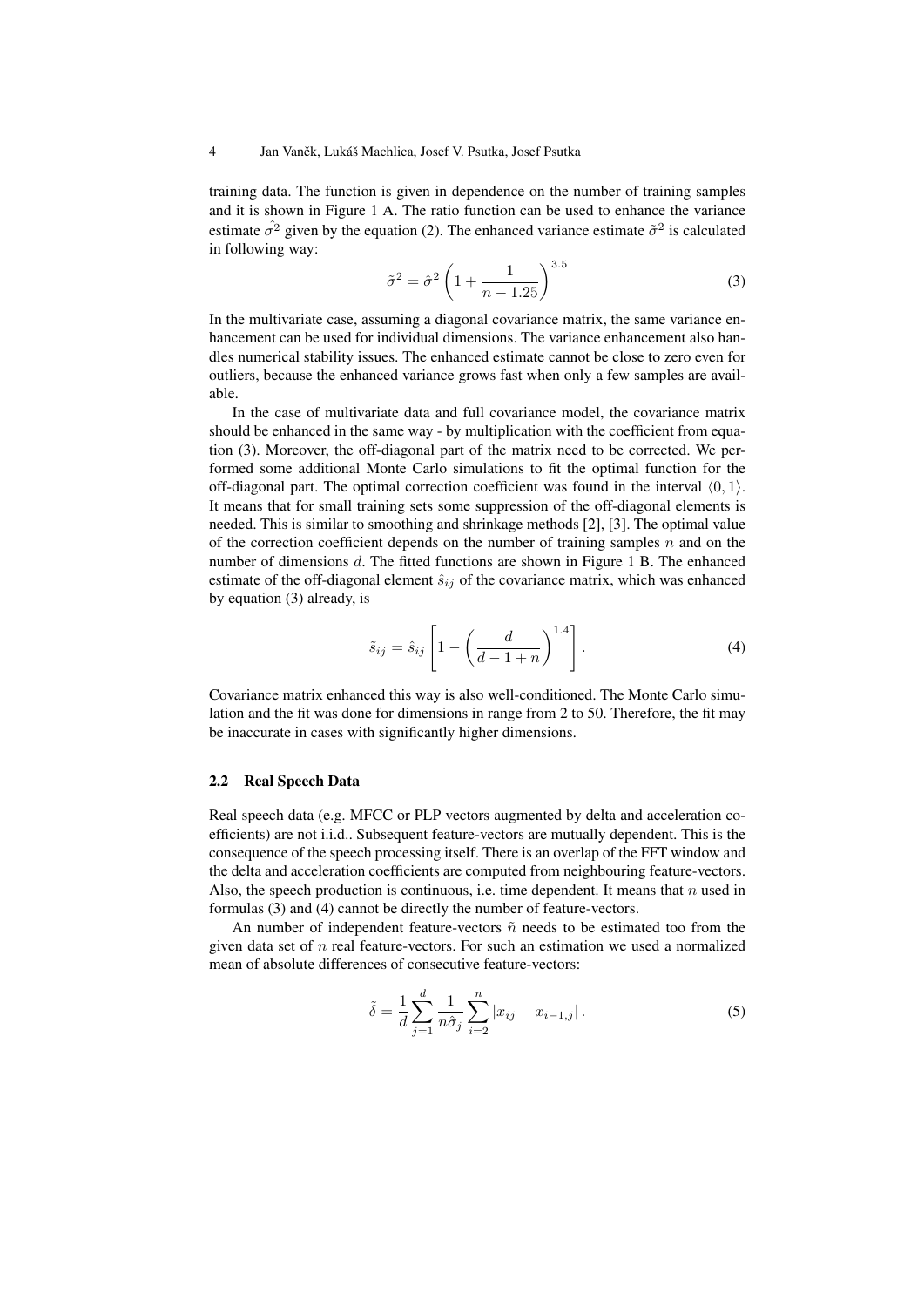In the case of dependent data, the difference  $\delta$  is smaller than for the independent data. We simulated various filter lengths and many filter shapes (e.g. Hamming, Blackman, Triangle, Rectangular) to analyze a relation between the data dependency influenced by the filter and the difference  $\delta$ . The relation depends mainly on the filter length. The dependence on the filter shape is minor. Again, we fitted a function to estimate the number of independent feature-vectors  $\tilde{n}$  from the difference  $\tilde{\delta}$  and the number of feature-vectors n:

$$
\tilde{n} = 1 + (n - 1)0.7\tilde{\delta}^3. \tag{6}
$$

#### 2.3 Enhanced Gaussian Mixture Models

In the case of GMM, the above described approach can be used for individual components. The optimality is not ensured since the overlap of Gaussian components is ignored. All the estimates are calculated incorporating the posterior probability of the individual Gaussian components. Instead of the number of feature-vectors  $n$ , the sum of posteriors is used in the equations (3), (4), and (5). Only in the equation (6) the sum of posterior square roots is used.

### 2.4 Training Procedure

We use a modified Expectation-Maximization (EM) algorithm. We modified the estimation equations as described above. The iterative training converges in most cases, but the convergence is not assured. Appropriate number of iterations is higher in comparison with the classic EM algorithm. Some model components may be found redundant during the iterations. This means that other components comprise most of the data from the redundant component. The redundant component should be discarded since its estimates become very inaccurate. Discarding the redundant component naturally produces a model with an optimal number of components.

The modified EM algorithm does not converge to a global optimum alike the classic EM. The initial seed is important. According to our experiments, starting with a single component followed by subsequent split of the component with highest weight results to a reliable final model. However, it is a very time-consuming method when dealing with large datasets, where a random initialization of all the components gives a model in much shorter time. In that case, we recommend to try out several random initializations and select the model witch gives the best value of the ML criterion. The individual random initializations may vary in the number of components, but the proposed algorithm provides (after a few iterations) their optimal subset. Hence, the redundant ones will be discarded.

## 3 GMM Estimator Software

We incorporated previous methods of the covariance matrix enhancement into our GMM estimator software. The GMM estimator supports diagonal and full covariance matrices and it is developed for processing of very large datasets. It uses CUDA GPU acceleration (if available) [11], [12] or multi-threaded SSE implementation in all other case. It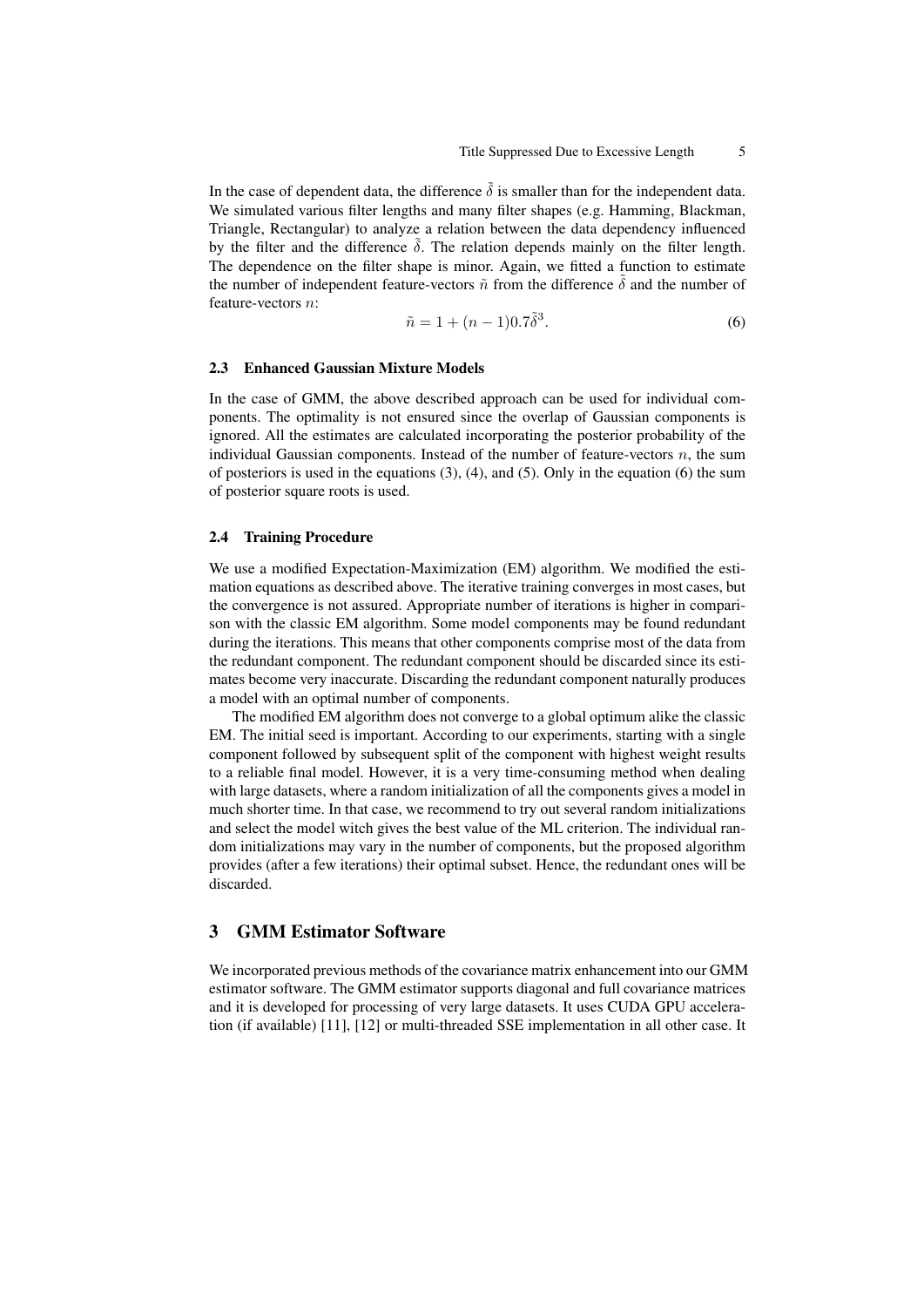#### 6 Jan Vaněk, Lukáš Machlica, Josef V. Psutka, Josef Psutka

is free for academic use. More information is available at http://www.kky.zcu. cz/en/sw/gmm-estimator.

# 4 Speech Recognition Results

We employed the proposed GMM training approach into an acoustic model training. For this paper, we choose a ML trained triphone Hidden Markov Model (HMM) baseline where each tied-state has a uniform number of components with diagonal covariance matrices. We used this model to label all the training feature-vectors with tied-state labels. Each state was then trained as an independent GMM. On the end, we collected all the GMMs and constructed a new HMM.

We compared models with diagonal as well as full covariance matrices. Three variants were assumed. We tested various uniform numbers (each HMM state has same number of components) of components (i.e. 2, 4, 8, 16, 32) and kept the best performing ones: 16 components for diagonal covariance models and 8 components for full covariance models. We did not use Speaker adaptive training, discriminative training, nor adaptation, in order to keep the influence of the modelling approach evident. Summary of the compared models:

- Diagonal covariance HMM with uniform number of components per state, 16 components used (denoted as *Diag 16G*), trained by classical EM algorithm.
- Enhanced diagonal covariance HMM with the target number of components equal to 16, but in one third of states some of the components were marked as redundant and left out (marked as *Diag 16G Enh*).
- Enhanced diagonal covariance HMM with variable number of components, the largest component was split until the ML criterion grew (marked as *Diag Vari Enh*).
- Full covariance HMM with uniform number of components per state equal to 8 (marked as *Full 8G*) trained by classical EM algorithm. 10% of the states was not able to be trained with full covariances because of ill-conditioning. These states was replaced by enhanced GMMs from the following model.
- Enhanced full covariance HMM with target number of components equal to 8, but one half of states had some components redundant (marked as *Full 8G Enh*).
- Enhanced full covariance HMM with variable number of components, the largest component was split until the ML criterion grew (marked as *Full Vari Enh*).

#### 4.1 Test Description

A corpus *Bezplatne Hovory* was chosen as a data source for the experiments. It is a *Switchboard* like telephone speech corpus, recorded at 8kHz in Czech language. It contains spontaneous speech with unlimited vocabulary, hence it is hard to get high recognition accuracy compared to some domain specific corpora.

280h of speech were selected for training and other 2h were selected for tests. Feature vectors were standard PLPs with delta and acceleration coefficients followed by the Cepstral Mean Subtraction. Total dimension of the vectors was 36.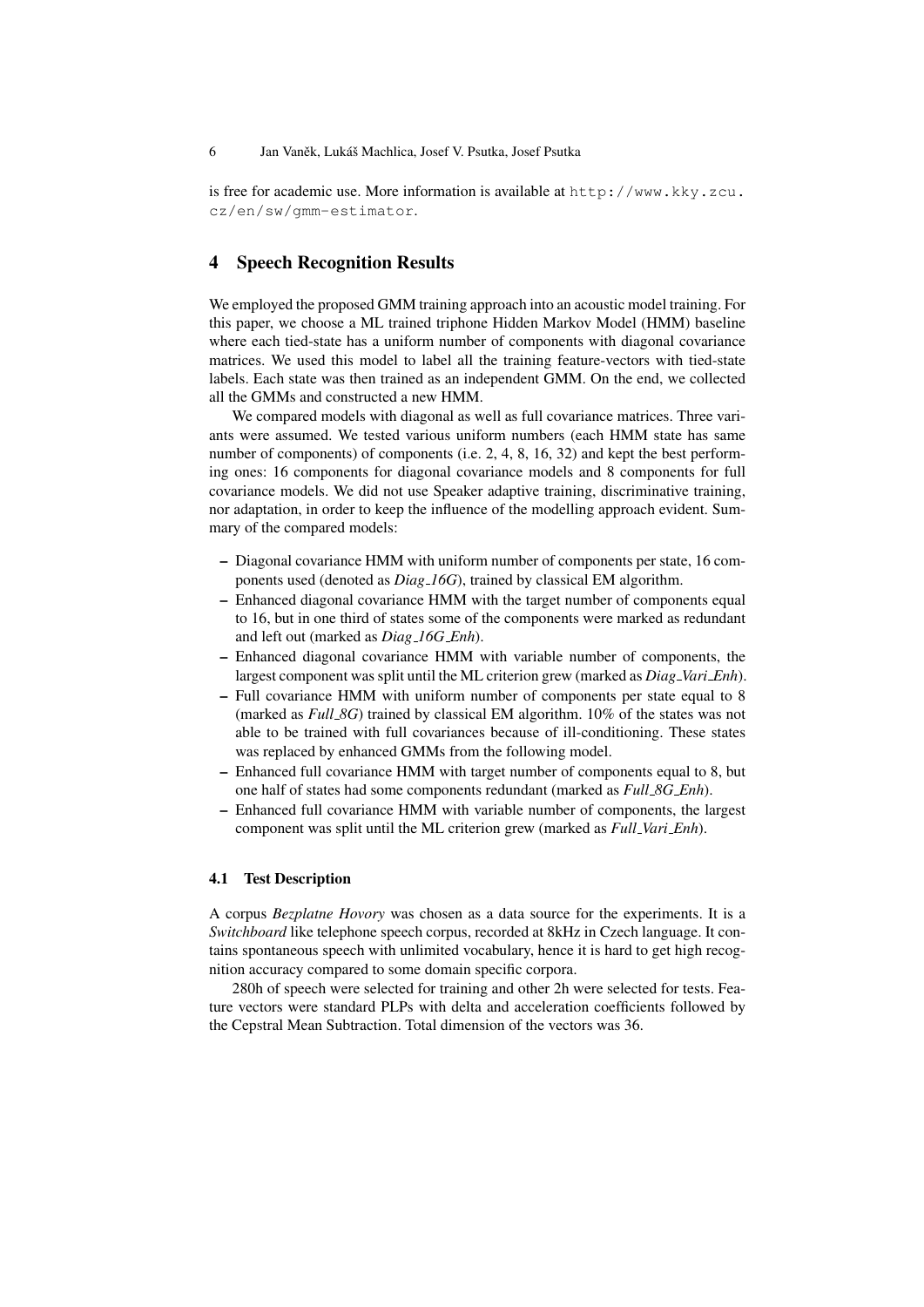Czech language belongs to flexible languages, therefore the vocabulary used needs to be extremely large in order to carry most of the pronounced words. Since less than 5 million words from the training set transcriptions do not suffice for such a task, a language model was trained from distinct text sources. Next, 200 million words mainly from internet forums and blogs were mixed with training set transcriptions in the ratio 1:3. Resulted trigram back-off language model contained 550k words (650k baseforms). Kneser-Ney smoothing was used. A perplexity of the test set was 102 with 1.17% of OOV words.

| Model               |      |         | #States #Gaussians #Gaussians/#States WER[%] |       |
|---------------------|------|---------|----------------------------------------------|-------|
| $Diag_16G$          | 4104 | 65,654  | 16.0                                         | 45.24 |
| $Diag_16G_Enh$      | 4104 | 54.444  | 13.3                                         | 45.02 |
| $ Diag_Wari_{Eng} $ | 4104 | 108,422 | 26.4                                         | 44.69 |
| Full_8G             | 4104 | 32,809  | 8.0                                          | 42.73 |
| Full_8G_Enh         | 4104 | 28.246  | 6.9                                          | 41.89 |
| Full_Vari_Enh       | 4104 | 29,870  | 7.3                                          | 40.81 |

Table 1. Recognition results

The results of the speech recognition are shown in Table 1. Most interesting is the last column: Word Error Rate (WER). The full covariance models perform better than diagonal ones in this task. The full covariance models are also more sensitive to the selected training algorithm. The enhanced training procedure with variable number of components per state gave best results for both diagonal and full covariance models. The middle column with a total number of Gaussians is also of interest. It illustrates how many redundant Gaussians were present in the uniform models. The full covariance model with variable number of components *Full Vari Enh* performed better by 4.5% absolutely, when compared to the baseline diagonal model *Diag 16G*.

The overall WERs are somewhat high. This is caused by the difficulty of the task - spontaneous telephony speech with unlimited vocabulary, which contains also slang and expressive words. We needed to add more than a half million of words to the vocabulary in order to carry the speech variability. We also did not use any adaptation nor discriminative training techniques to keep the influence of the training method evident. Merging the enhanced covariances, discriminative training and adaptation is going to be the focus of our future research.

## 5 Conclusions

The approach of covariance matrix enhancement was proposed and described in this paper. It handles all the most problematic issues from the GMM training: optimal model complexity, unseen data, numerical stability. The key idea is to move the focus of ML criterion from the training data to the source distribution of the data. The covariance